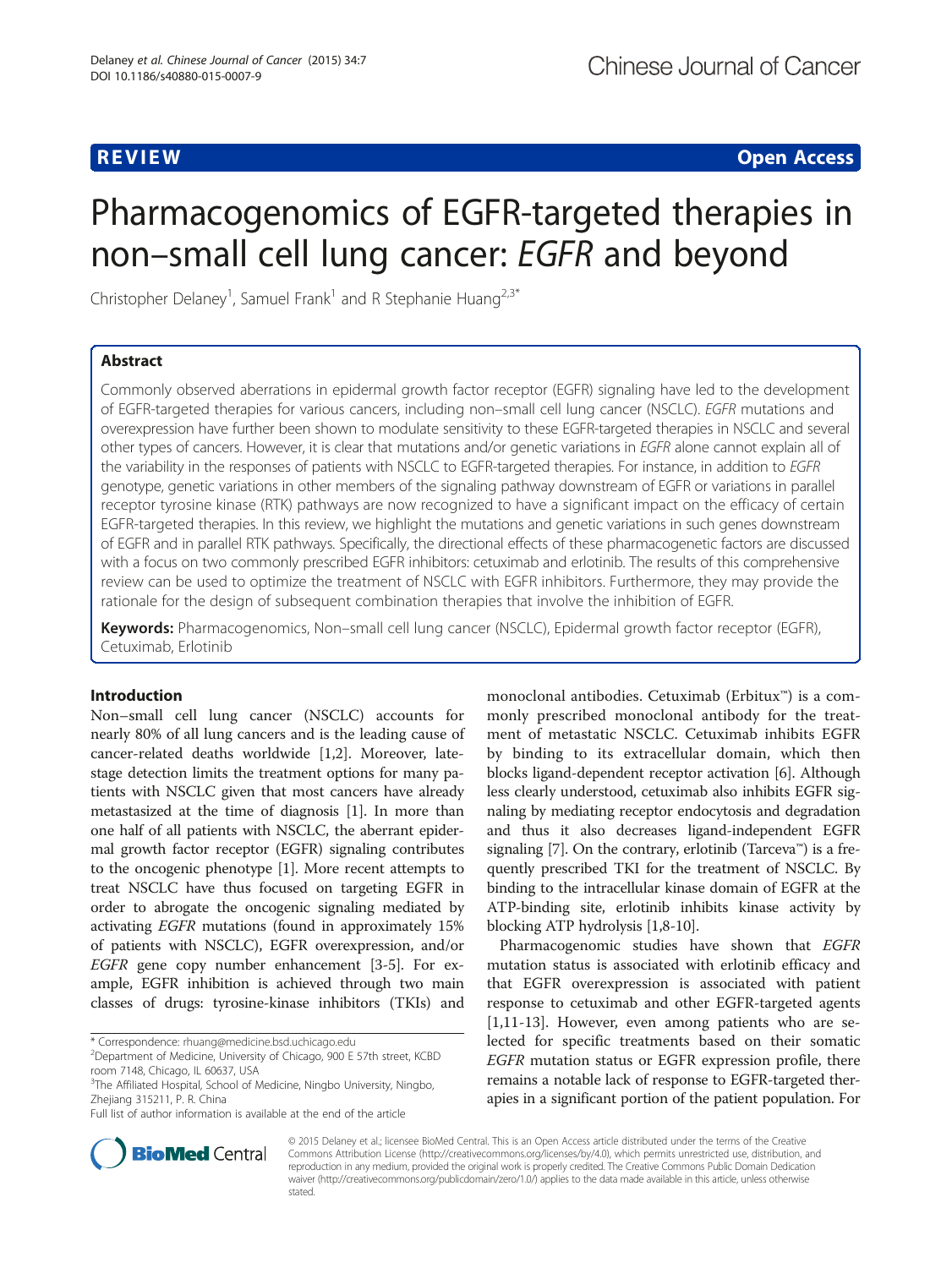instance, approximately 30% of patients with NSCLC with activating EGFR mutations do not respond as expected to TKIs against EGFR [\[1,14](#page-9-0)]. Therefore, although EGFR status is still an important indicator of patient response to EGFR-targeted therapies, it is clearly not the only gene that influences the therapeutic response. A review of the pharmacogenomics of cetuximab and erlotinib instead reveals that other genetic factors, beyond EGFR, influence the efficacy of these agents and can potentially guide the treatment of NSCLC with mutant EGFR or EGFR overexpression. In fact, cetuximab serves as a model candidate drug with which to explore the effects of such non-EGFR genetic variations on the treatment of NSCLC given the established association between Kirsten rat sarcoma viral oncogene (KRAS) mutations and poor efficacy of cetuximab in the treatment of colorectal cancer [[15](#page-9-0)]. Similar non-EGFR genetic variations have been implicated in modulating erlotinib efficacy in those patients with NSCLC who harbor activating EGFR mutations [[1,16,17\]](#page-9-0). More specifically, recent and compelling evidence now suggests that genetic variations in other members of the signaling pathway downstream of EGFR, and also in the non-EGFR receptor tyrosine kinase (RTK) pathways, can influence responses to cetuximab and erlotinib.

#### The EGFR signaling network

EGFR signaling contributes to the regulation of fundamental biological processes including cell proliferation, differentiation, survival, adhesion, homeostasis, and tumorigenesis [\[18](#page-9-0)-[21\]](#page-9-0). Exceedingly complex and highly regulated signal transduction mechanisms are required to govern such varied EGFR responses to external stimuli [\[19,20,22\]](#page-9-0). Given the vast complexity of the EGFR signaling network, it is hardly surprising that genetic factors beyond EGFR mutations or variable expression patterns may modulate therapeutic responses to EGFRtargeted agents. Here, we present an overview of EGFR signaling and highlight the primary downstream signaling pathways (Figure [1\)](#page-2-0).

EGFR is a membrane-spanning cell surface receptor and consequently links internal signaling pathways to the extracellular environment [\[19](#page-9-0)]. When stimulated by extracellular ligand binding, EGFR can initiate intracellular kinase cascades through its intracellular tyrosine kinase domain (Figure [1](#page-2-0)) [\[18,19\]](#page-9-0). In humans, 7 peptide growth factors function as EGFR ligands, among which the canonical ligand is epidermal growth factor (EGF) [\[18,21](#page-9-0)]. These ligands can either be membrane-bound to adjacent cells or soluble if they undergo proteolysis at the cell membrane, which allows EGFR to integrate stimuli from a variety of local and distant sources (Figure [1\)](#page-2-0) [\[21,23\]](#page-9-0).

Structurally, EGFR has a domain architecture that consists of four extracellular domains, one transmembrane

domain, one juxtamembrane domain, and one tyrosine kinase domain followed by a flexible C-terminal tail (Figure [1](#page-2-0)) [\[24](#page-9-0)]. Prior to ligand binding, EGFR exists as a catalytically inactive monomer in the cell membrane [[19,24](#page-9-0)]. Following bivalent ligand binding to a single EGFR molecule, the receptor changes conformation to facilitate dimerization and activation [\[18](#page-9-0),[19,24\]](#page-9-0). Receptor activation then proceeds through a defined series of auto and transphosphorylation events between the kinase domains in the EGFR dimer [\[19](#page-9-0)]. The activated kinases further proceed to phosphorylate the C-terminal tail regions on the neighboring receptor, creating phosphorylated tyrosine (pY) residues [[19,25](#page-9-0)]. The pY residues then serve as docking sites for proteins that are capable of binding pY motifs (Figure [1](#page-2-0)) [\[19,20](#page-9-0),[26\]](#page-9-0). The docked proteins can then either transduce intracellular signals following direct phosphorylation by EGFR or initiate higher-order signaling cascades through scaffolding and localization mechanisms (Figure [1\)](#page-2-0) [[19,27,28](#page-9-0)].

Once activated, EGFR transduces its numerous cellular responses through three primary signaling cascades: the mitogen–activated protein kinase (MAPK) pathway, the phosphoinositide 3-kinase/protein kinase B (PI3K/AKT) pathway, and the Janus kinase/signal transducer and activator of transcription (JAK/STAT) pathway (Figure [1](#page-2-0)) [[1,18,25\]](#page-9-0). Notably, these three central signaling pathways, although downstream of EGFR, are also activated by almost every other RTK (Figure [1\)](#page-2-0) [[19,29\]](#page-9-0). Once EGFR activates the rat sarcoma (RAS) family of proteins, the MAPK pathway proceeds through the consecutive phosphorylation of rapidly accelerated fibrosarcoma (RAF), MAPK kinase (MEK), and MAPK via the recruitment of the son of sevenless/growth factor receptorbound protein 2 (SOS/GRB2) complex (Figure [1](#page-2-0)) [\[18,30](#page-9-0)]. The MAPK cascade results in the activation of various transcription factors, which act to alter cellular expression profiles and to promote proliferation (Figure [1\)](#page-2-0) [\[30\]](#page-9-0). The PI3K/AKT pathway not only governs the anti-apoptotic and pro-survival signals associated with EGFR activation but also plays a role in the regulation of cell growth via the activation of the mammalian target of rapamycin (mTOR) (Figure [1](#page-2-0)) [\[1](#page-9-0),[31\]](#page-9-0). Moreover, AKT activation promotes the accumulation of nuclear factor-kappa B (NF-κB) in the nucleus, which further promotes cell survival [[32\]](#page-9-0). The PI3K/AKT pathway is also negatively regulated by phosphatase and tensin homolog (PTEN), a phosphatase that opposes PI3K activity to repress AKT activation (Figure [1](#page-2-0)) [[33\]](#page-9-0). JAK/STAT signaling is initiated when proteins of the JAK family are recruited to EGFR and are activated via phosphorylation [\[34](#page-9-0)]. Activated JAK proteins can phosphorylate proteins of the STAT family, which then dimerize, translocate to the nucleus, and enact global cellular effects, particularly those related to cell survival and proliferation (Figure [1](#page-2-0))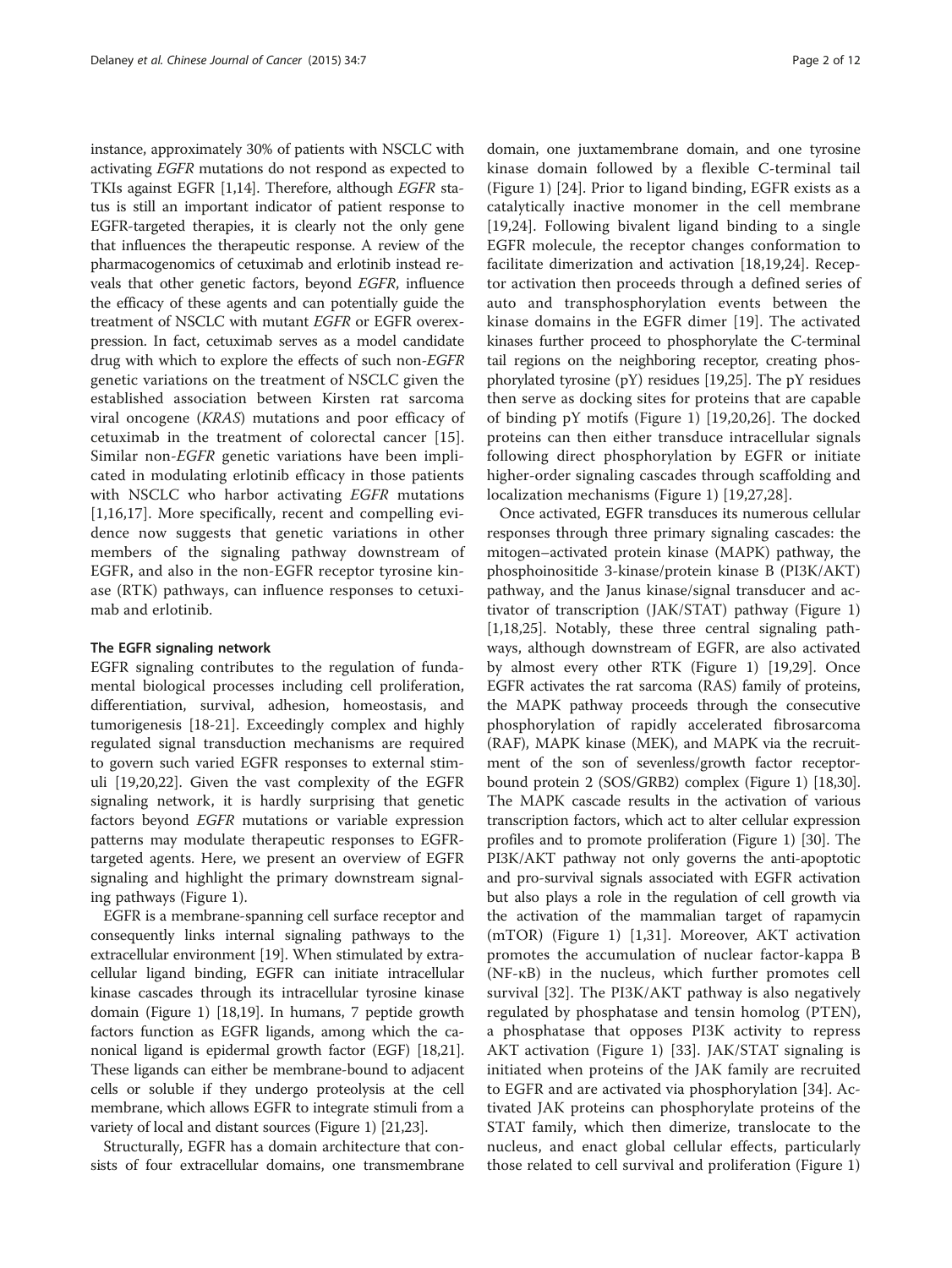<span id="page-2-0"></span>

signaling, receptor activation is dependent on ligand-mediated receptor dimerization. Once the subunits dimerize, a series of phosphorylation events serve to enhance EGFR kinase activity to stimulate the activation of downstream targets. Downstream signals are propagated by EGFR through three central pathways via both the direct phosphorylation of downstream targets (the JAK/STAT pathway) and the membrane recruitment of key adaptor proteins (the PI3K/AKT and MAPK pathways) to promote cell survival and proliferation. The EGFR signaling through a conserved core of three downstream signaling pathways demonstrates how the activation of this pathway via parallel RTKs, such as HER2, HER3, and MET, can circumvent the inhibitory effects of cetuximab and erlotinib on EGFR. EGFR, epidermal growth factor receptor; JAK/STAT, Janus activated kinase/signal transducer and activator of transcription; PI3K/AKT, phosphoinositide 3-kinase/protein kinase B; MAPK, mitogen-activated protein kinase; HER2, human epidermal growth factor receptor 2; HER3, human epidermal growth factor receptor 3; MET, hepatocyte growth factor receptor; SOS, son of sevenless; GRB2, growth factor receptor-bound protein 2; RAS, rat sarcoma family of proteins; RAF, rapidly accelerated fibrosarcoma; MEK, MAPK kinase; PTEN, phosphatase and tensin homolog; mTOR, mammalian target of rapamycin; FOXO, forkhead box proteins; NF-κB, nuclear factor-kappa B.

[[34](#page-9-0)]. Clearly, the downstream effects of EGFR signaling reveal the oncogenic potential of aberrant EGFR signaling.

### Review

# Erlotinib and cetuximab as EGFR-targeted therapeutics in NSCLC: pharmacogenomics of EGFR

The genetic variation in EGFR and how this variation alters typical EGFR signaling, plus its effects on cetuximab and erlotinib efficacy, have all been extensively reviewed

elsewhere [[1,35,36](#page-9-0)]. However, it is important to briefly describe the genetic variations in EGFR in order to provide a framework for the interpretation of how non-EGFR genetic variations can affect responses to cetuximab and erlotinib; namely, aberrant activation of signaling pathways downstream of, or parallel to, the EGFR signaling network can compensate for EGFR inhibition. On the most basic level, two types of genetic variations in EGFR drive hyperactive signaling: constitutive activation and overexpression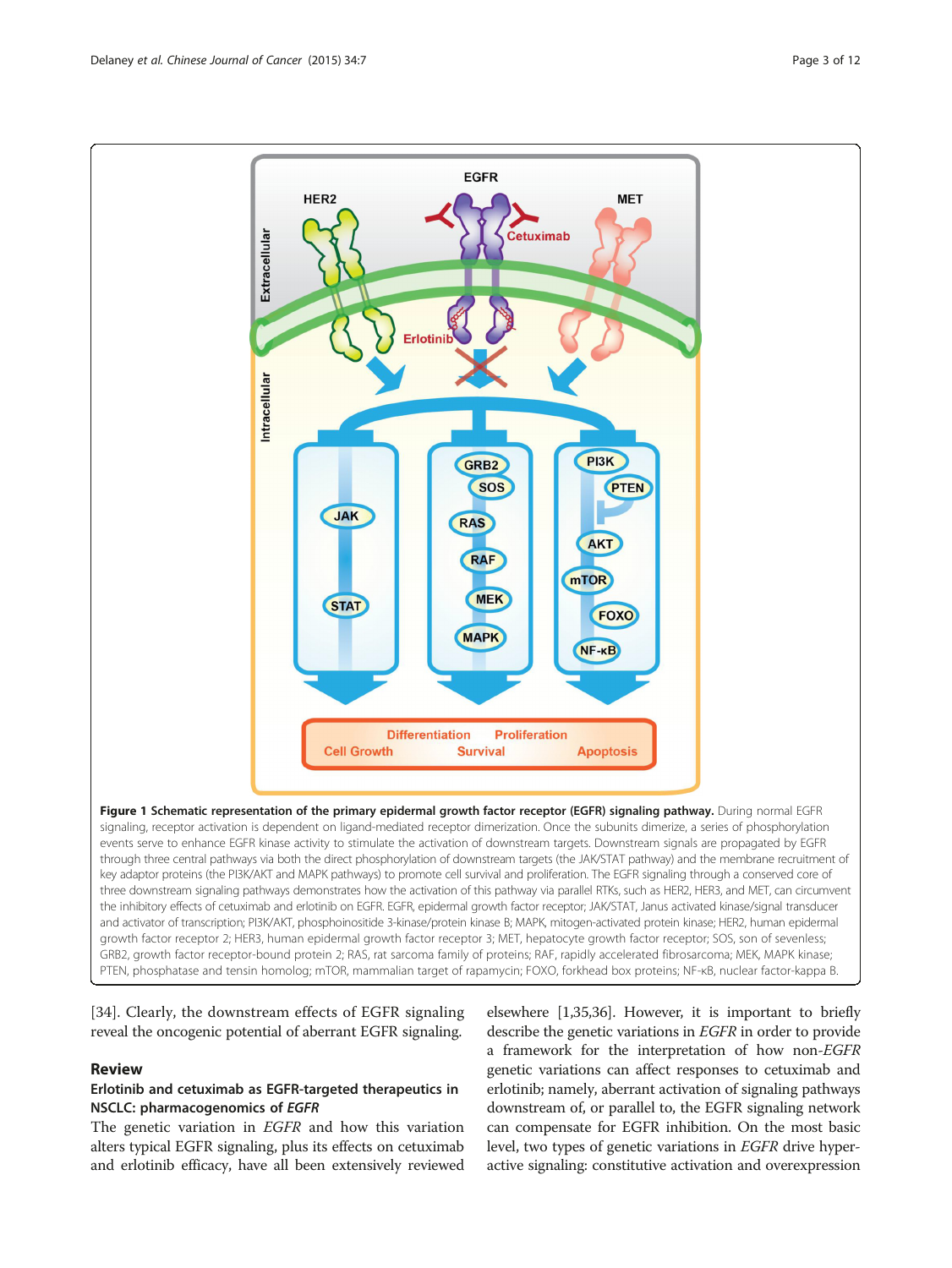[[1,36](#page-9-0)]. EGFR molecules can be constitutively active due to either point mutations in the kinase domain or larger deletions in the juxtamembrane domain that relieve the autoinhibition of the ligand-free monomer [\[1,19,36](#page-9-0)[,37\]](#page-10-0). Thus, even in the absence of ligand, these receptors are active and continually promote downstream signaling. EGFR overexpression is another mechanism that contributes to hyperactive EGFR signaling. The observed increase in signaling strength from EGFR overexpression is partly due to the increase in the number of receptors, which amplify the downstream signaling effects [\[1,36,](#page-9-0)[38\]](#page-10-0). In addition, the overexpression of wild-type (wt)-EGFR can promote rogue signaling through a ligand-free activation mechanism comparable to that of mutant EGFR. Specifically, the increased local concentration of EGFR at the cell membrane can increase the stochastic, ligand-free dimerization of EGFR that activates the receptors [[39](#page-10-0)].

Unlike newer TKIs that irreversibly bind to EGFR, erlotinib reversibly binds to the ATP-binding pocket of EGFR and inhibits catalytic activity via the prevention of ATP-dependent activation of downstream targets [\[8](#page-9-0)[,40](#page-10-0)]. Moreover, erlotinib is very similar to gefitinib, another commonly studied EGFR TKI, in that they have similar mechanisms of action and have been demonstrated to have similar effectiveness in the treatment of NSCLC, despite reports of minor differences in toxicity [\[41,42](#page-10-0)]. Given its mechanisms of action and the prerequisite of ATP hydrolysis for EGFR catalytic activity, erlotinib was predicted to elicit a positive drug response in patients with NSCLC as long as they were positive for EGFR expression, regardless of the EGFR mutation status. However, a wealth of research has been conducted that suggests that only certain activating mutations in EGFR serve as positive clinical indicators for the use of erlotinib in patients with NSCLC [\[25](#page-9-0)[,43](#page-10-0)-[46\]](#page-10-0). Surprisingly, it has been demonstrated that while several mutations in EGFR confer a susceptibility to erlotinib, others facilitate the opposite effect—a resistance to erlotinib [\[47-49](#page-10-0)]. The most common activating mutations in EGFR, which account for 90% of all EGFR mutations in cases of NSCLC, are exon 19 deletions and the L858R mutation in the tyrosine kinase domain (Table [1\)](#page-4-0) [[1](#page-9-0)]. Other point mutations such as G719C, G719S, G719A, and L861Q similarly result in mutant forms of EGFR that are hyperactive (Table [1](#page-4-0)) [[1\]](#page-9-0). Importantly, all of these activating mutations have been shown to incur sensitivity to EGFR TKIs such as erlotinib (Table [1\)](#page-4-0) [\[1](#page-9-0)]. Other activating EGFR mutations, primarily in exon 20, such as T790M (gatekeeper mutation), L747S, D761Y, and T854A, also result in overactive EGFR signaling but instead grant resistance to erlotinib and other TKIs that are similar to erlotinib [\[1](#page-9-0)[,48,50,51](#page-10-0)]. More importantly, given their association with acquired TKI resistance, these mutations appear to overrule the normal erlotinib sensitivity incurred by the more common EGFR-activating mutations when both mutation types are concurrently present (Table [1\)](#page-4-0) [[1](#page-9-0),[48](#page-10-0)]. As a consequence, several irreversible potent anti-EGFR agents have either been approved by the United States Food and Drug Administration (FDA) (e.g., afatinib) or show promise in clinical trials to overcome the T790M-mediated EGFR TKI resistance [[52](#page-10-0)-[55](#page-10-0)]. The variability in the response to erlotinib in the treatment of NSCLC is further accentuated by the fact that only approximately 10% of patients without activating EGFR mutations demonstrate a drug response to first-line erlotinib treatment [[1,](#page-9-0)[56](#page-10-0)-[58](#page-10-0)]. Clearly, the gene-drug relationship of EGFR and erlotinib is dependent upon more than EGFR mutation status alone, and these findings suggest the need to elucidate the predictive value of other specific, non-EGFR genetic variants that could guide the treatment of NSCLC.

Some studies suggest that the response to erlotinib is also improved in patients with EGFR overexpression [[1,](#page-9-0)[59\]](#page-10-0). However, this association might be due to the link between the efficacy of erlotinib and EGFR mutation status because activating EGFR mutations often promote increased expression and altered copy number of EGFR. Moreover, other studies have provided contrary evidence with regard to the association between EGFR expression and benefits from erlotinib treatment [[1](#page-9-0)]. Unlike erlotinib, cetuximab has an efficacy that has been associated with high levels of EGFR (mutant or wild-type) expression but not with EGFR mutations or copy number variation (Table [1](#page-4-0)) [[11,13\]](#page-9-0). Variation in EGFR expression alone, though, is not sufficient to explain the pharmacogenomics of cetuximab in the treatment of NSCLC. For example, one trial evaluated the expression of immunohistochemically detectable EGFR as a biomarker, and recruited patients to examine the effectiveness of cetuximab in combination with first-line chemotherapy [[60,61\]](#page-10-0). The trial showed that standard chemotherapy plus cetuximab was superior to chemotherapy alone in patients whose tumors expressed EGFR [[60,61\]](#page-10-0). In contrast to these findings, the analysis of a similar trial that lacked patient selection based on EGFR expression status found no association of EGFR expression status with cetuximab benefit; however, this study confirmed that EGFR mutation status and gene copy number are not predictive biomarkers of the response to cetuximab treatment [\[60-63](#page-10-0)]. Despite these inconsistencies, a metaanalysis of 4 such trials has provided evidence that a high level of EGFR expression can predict clinical benefits from cetuximab therapy [[13](#page-9-0)]. Therefore, unlike EGFR mutation status for erlotinib, the most appropriate biomarker for the selection of patients with NSCLC for cetuximab treatment appears to be the expression level of EGFR. However, further studies are still needed to corroborate these findings given the debate over the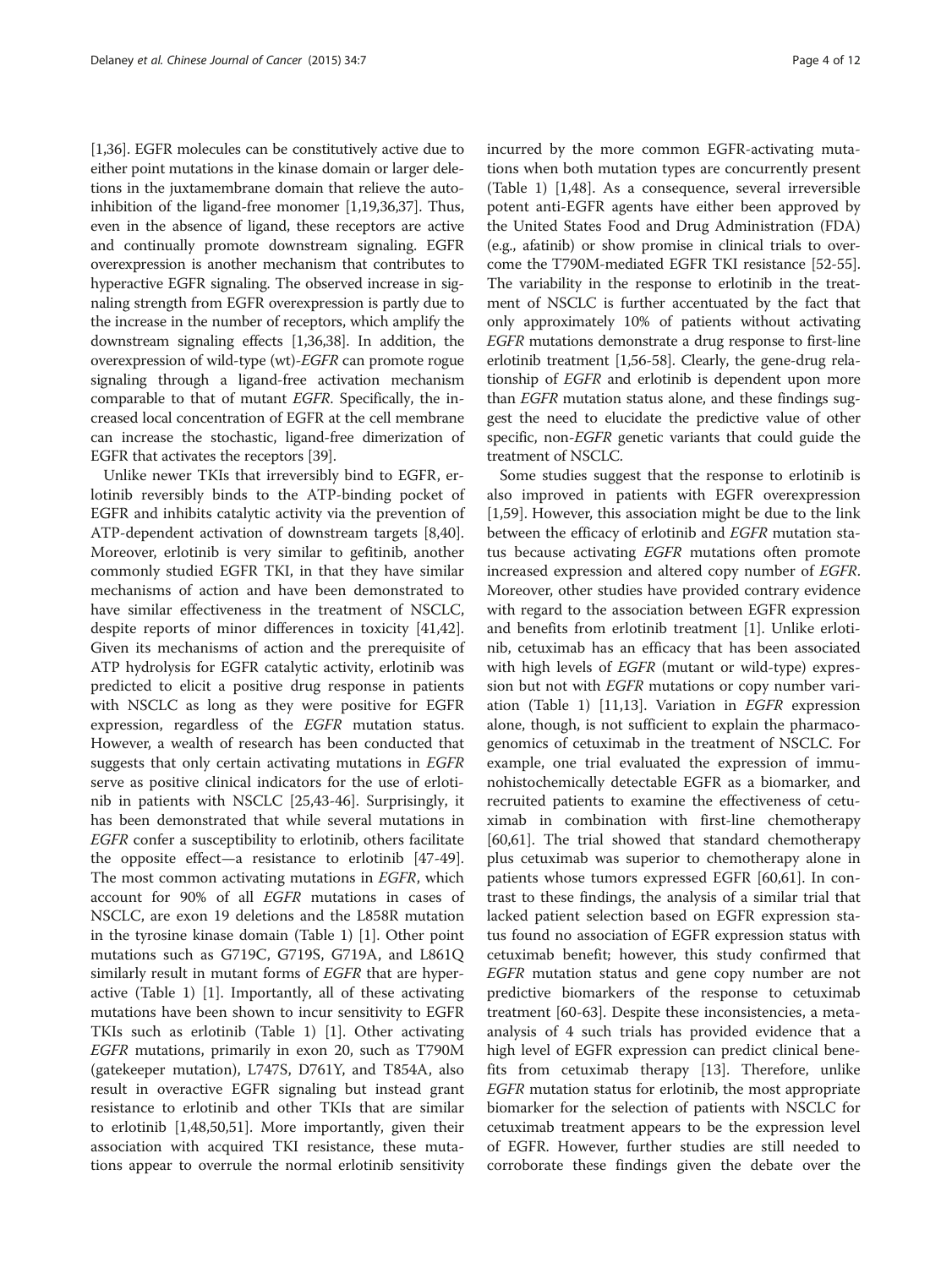| <b>Biomarker</b>                | Cetuximab                                                                                                             | Erlotinib                                                                                                    |
|---------------------------------|-----------------------------------------------------------------------------------------------------------------------|--------------------------------------------------------------------------------------------------------------|
| <b>EGFR biomarkers</b>          |                                                                                                                       |                                                                                                              |
| <b>EGFR</b>                     | Expression profile that incurs sensitivity:                                                                           | Mutations that incur sensitivity [1]:                                                                        |
|                                 | High EGFR expression (as determined by IHC<br>in NSCLC [11,13,60,61] and flow cytometry in<br>colorectal cancer [12]) | ◆ Fxon 19 deletions                                                                                          |
|                                 |                                                                                                                       | $\triangle$ L858R                                                                                            |
|                                 |                                                                                                                       | $\triangleleft$ G719X (X = C, S, or A)                                                                       |
|                                 |                                                                                                                       | $\triangle$ L861Q                                                                                            |
|                                 | Expression profile that incurs resistance:                                                                            | Mutations that incur resistance (primarily exon 20<br>insertions) [1]:                                       |
|                                 | *Low EGFR expression (as determined by IHC)<br>[6, 11, 13, 60, 61]                                                    | $+T790M$                                                                                                     |
|                                 |                                                                                                                       | L747S                                                                                                        |
|                                 |                                                                                                                       | $\blacklozenge$ D761Y                                                                                        |
|                                 |                                                                                                                       | $\blacklozenge$ T854A                                                                                        |
|                                 | Biomarkers in downstream components of the EGFR signaling                                                             |                                                                                                              |
| <b>KRAS</b>                     | Little predictive value in NSCLC [16,68]                                                                              | Mutations that incur resistance (exon 1 point<br>mutations) [1,17,66] :                                      |
|                                 |                                                                                                                       | $\triangleleft$ G12X                                                                                         |
|                                 |                                                                                                                       | $\triangleleft$ G13X                                                                                         |
| PIK3CA                          | Mutations that incur resistance (in colorectal<br>cancer and human head and neck cancer)                              | Activating mutations that incur resistance [72,73,76]                                                        |
|                                 | Exon 20 kinase domain mutations:                                                                                      | Exon 9 helical domain mutations:                                                                             |
|                                 | ◆H1047X (primarily H1047R) [77-79]                                                                                    | ◆E542X (primarily E542K)                                                                                     |
|                                 |                                                                                                                       | ◆E545X (primarily E545K)                                                                                     |
|                                 |                                                                                                                       | Exon 20 kinase domain mutation:                                                                              |
|                                 |                                                                                                                       | ◆H1047X (primarily H1047R)                                                                                   |
| <b>PTEN</b>                     | Mutations that incur resistance:                                                                                      | Mutations that incur resistance [80]:                                                                        |
|                                 | ◆Homozygous PTEN deletions                                                                                            | ◆Homozygous PTEN deletions                                                                                   |
|                                 | ◆Missense/loss of function mutations [114]                                                                            | ◆Missense/loss of function mutations                                                                         |
|                                 | Expression profile that incurs resistance:                                                                            | Expression profile that incurs resistance:                                                                   |
|                                 |                                                                                                                       | ◆Low/null PTEN expression [81,82]                                                                            |
|                                 | Null PTEN expression [83,84]                                                                                          | Expression profile that incurs sensitivity:                                                                  |
|                                 |                                                                                                                       | ◆High PTEN expression [81]                                                                                   |
| $NF - \times B$                 | Expression profile that incurs sensitivity:                                                                           | Factors that enhance sensitivity:                                                                            |
|                                 | *Low NF-KB (as determined by evidence<br>from patients with colorectal cancer [88])                                   | ◆Low NF-KB expression (via knockdown of RELA<br>subunit) [87]                                                |
|                                 | Expression profile that incurs resistance:                                                                            | $\triangle$ Inactive NF- $\kappa$ B associated with increased inhibitor<br>of NF-KB (NFKBIA) expression [87] |
|                                 | High NF-KB (as determined by evidence<br>from patients with colorectal cancer [88])                                   | Factors that enhance resistance:                                                                             |
|                                 |                                                                                                                       | ◆High NF-KB (as determined by NF-KB overexpression)                                                          |
|                                 |                                                                                                                       | ◆Overactive NF-KB (via NFKBIA knockdown [87], IKK<br>overexpression [87], and high levels of AEG-1 [1])      |
| <b>Biomarkers in other RTKs</b> |                                                                                                                       |                                                                                                              |
| <b>MET</b>                      | Incurred resistance from:                                                                                             | Incurred resistance from:                                                                                    |
|                                 | ◆MET amplification [98]                                                                                               | ◆MET gene amplification [92,93,96]                                                                           |
|                                 | ◆MET activation [98,99]                                                                                               | ◆Enhanced MET signaling dependent on HER3 [97]                                                               |
|                                 |                                                                                                                       | ◆Increased concentrations of HGF ligand [94]                                                                 |
| HER <sub>2</sub>                | Incurred resistance from:                                                                                             | Incurred resistance from:                                                                                    |

# <span id="page-4-0"></span>Table 1 Pharmacogenomics of cetuximab and erlotinib: potential biomarkers that are predicative of drug efficacy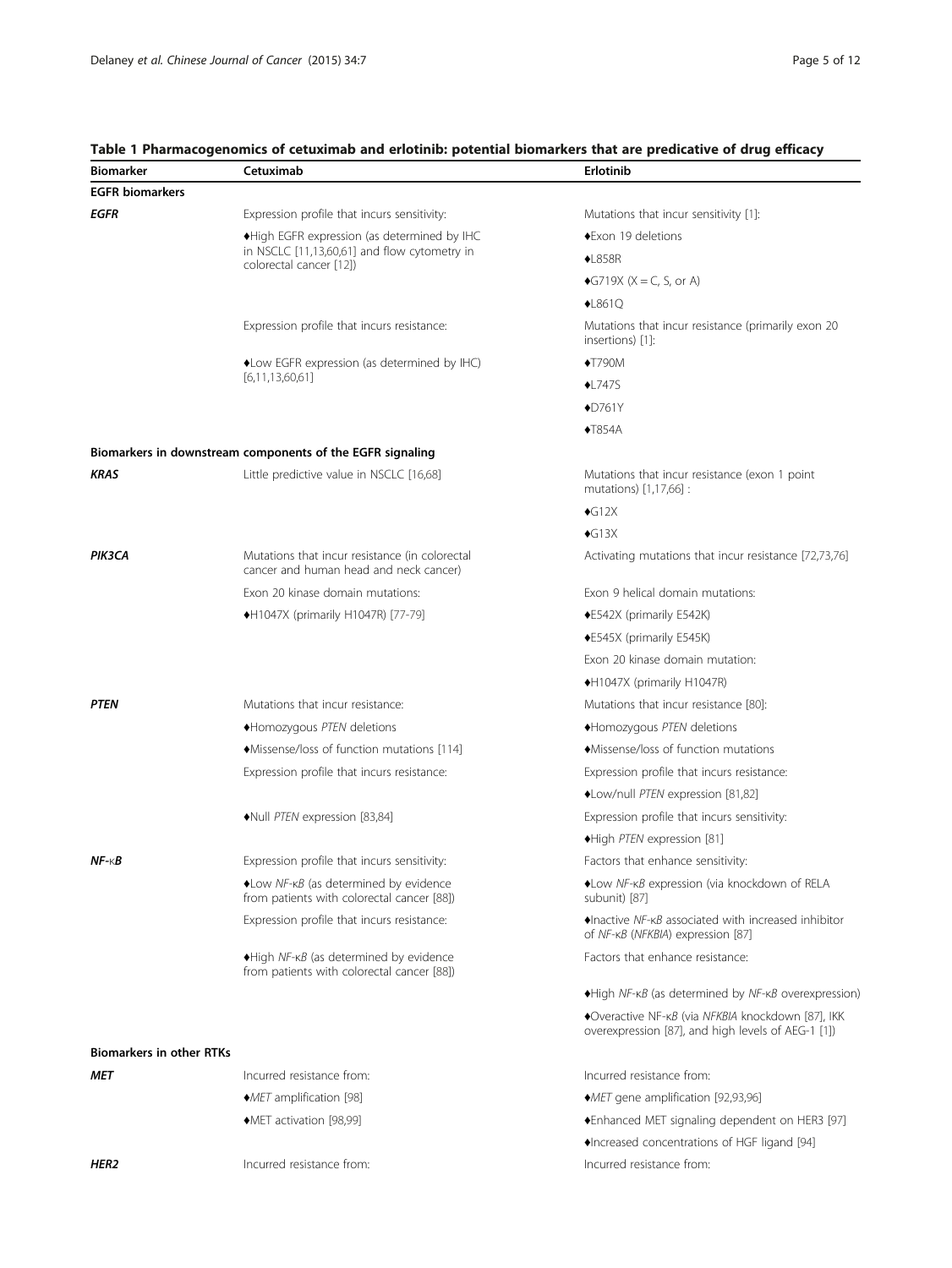|             | ◆Enhanced copy number of HER2 gene [103]                                         | ◆Enhanced copy number of HER2 gene [103]                                                                                                                               |
|-------------|----------------------------------------------------------------------------------|------------------------------------------------------------------------------------------------------------------------------------------------------------------------|
|             | ◆HER2-mediated signaling [101,103]                                               | ◆ Activating HER2 mutations in exons 18-21<br>(kinase domain), notably 12-bp duplication/<br>insertion of YVMA in exon 20 at codon 776<br>(HER <sup>YVMA</sup> ) [103] |
| <b>HER3</b> | Incurred resistance from:                                                        | Incurred sensitivity from:                                                                                                                                             |
|             | ◆Enhanced EGFR/HER3 activity via up-regulated<br><b>HER3 [101]</b>               | $\triangle$ Low HER3 expression [115]                                                                                                                                  |
|             | ◆Dimerization and transactivation of HFR2/3 in<br>an EGFR-dependent manner [101] | ◆Down-regulation of HER3 by RNAi in EGFR-mutant<br>and wild-type EGFR cell lines [97]                                                                                  |
|             | Restored sensitivity from:                                                       |                                                                                                                                                                        |
|             | ◆Down-regulation of HER3 by siRNA [101]                                          |                                                                                                                                                                        |

Table 1 Pharmacogenomics of cetuximab and erlotinib: potential biomarkers that are predicative of drug efficacy (Continued)

EGFR, epidermal growth factor receptor; KRAS, Kirsten rat sarcoma oncogene; PIK3CA, phosphatidylinositol-4,5-bisphosphate 3-kinase, catalytic subunit alpha; PTEN, phosphatase and tensin homolog; NF-κB, nuclear factor kappa-B; RTK, receptor tyrosine kinase; ΜΕΤ, hepatocyte growth factor receptor; ΗΕR2/3, human epidermal growth factor receptor 2/3; siRNA, small interfering RNA; IHC, immunohistochemistry; NSCLC, non-small cell lung cancer; RELA, rel homology domain A; NFKBIA, nuclear factor of kappa light polypeptide gene enhancer in B-cell inhibitor, alpha; IKK, IκB kinase; AEG-1, astrocyte elevated gene-1; HGF, hepatocyte growth factor; RNAi, RNA interference.

cutoff between high and low expression and because several studies still question the predictive value of the expression level of EGFR in the treatment of patients with NSCLC [\[6](#page-9-0)[,64,65\]](#page-10-0).

# Pharmacogenomics beyond EGFR: downstream pathway members

Clear pharmacogenomic associations exist between cetuximab and erlotinib and genes other than EGFR. Some of the most well-characterized associations involve genetic variations in downstream pathway members in the EGFR signaling network. Given that the signaling pathways that are activated by EGFR primarily consist of kinase phosphorylation cascades, it is not surprising that mutations in these kinases are similar to those that result in the constitutive activation of EGFR. As shown in Figure [1,](#page-2-0) EGFR regulates numerous signaling pathways after activation and thus mutations in any downstream pathway member could foreseeably compensate for EGFR inhibition via the overstimulation of a specific node of downstream signaling.

Prime examples of genetic variation in signaling proteins downstream of EGFR are KRAS mutations (Table [1](#page-4-0)) [[1,16\]](#page-9-0). KRAS mutations have been linked to the reduced efficacy of erlotinib in the treatment of NSCLC and to that of cetuximab in the treatment of colorectal cancer [[1,15,17\]](#page-9-0). Moreover, evidence from other RTK-targeted TKIs suggests that mutations in KRAS are highly associated with intrinsic resistance to TKI treatment [\[1,17](#page-9-0)]. For instance, one study found that 95% of patients with NSCLC who had detectable KRAS mutations were resistant to the treatment with TKIs and showed continued disease progression [[1\]](#page-9-0). In addition, multiple studies have demonstrated that tumors with activating KRAS exon 1 mutations at G12X and G13X are associated with

a lack of response to erlotinib and gefitinib (Table [1](#page-4-0)) [[17,](#page-9-0)[66\]](#page-10-0). Notably, resistance to erlotinib does not appear to be modulated by specific subtypes of activating KRAS mutations, unlike the variable erlotinib sensitivities incurred by different EGFR mutations [\[67,68](#page-10-0)]. Granted, while most of the evidence supports that KRAS mutations grant resistance to EGFR-targeted TKIs, some debate remains concerning the prognostic value of the KRAS genotype on TKI treatment of NSCLC. This is especially true given that in rare cases, patients with KRAS mutations still respond to erlotinib [\[66,69](#page-10-0)]. Although KRAS mutations are generally thought of as mutually exclusive to EGFR mutations, overexpression of (wt)-EGFR appears to be associated with a response to erlotinib in these patients with KRAS mutants. This could explain the atypical drug sensitivity exhibited by these patients [\[1](#page-9-0)[,66,69\]](#page-10-0).

With respect to cetuximab for the treatment of colorectal cancer, the negative prognostic value of KRAS mutations is rigorously defined and is similar to the lack of a response to erlotinib in KRAS-mutant patients with NSCLC [\[15](#page-9-0)]. However, current evidence suggests that KRAS mutations in patients with NSCLC do not necessarily predict a poor response to cetuximab treatment [[16,](#page-9-0)[68\]](#page-10-0). Instead of contradicting the importance of KRAS variability in the treatment of NSCLC, the different prognostic values of KRAS mutations in colorectal cancer versus NSCLC only confirm the need to determine how non-EGFR genetic variations affect the outcome of cetuximab treatment. For example, one convincing explanation for the variable responses to cetuximab in patients with KRAS-mutant colorectal cancer compared with patients with KRAS-mutant NSCLC is that the KRAS mutations found in each cohort are different and could thus elicit variable protein-level effects on the structure and function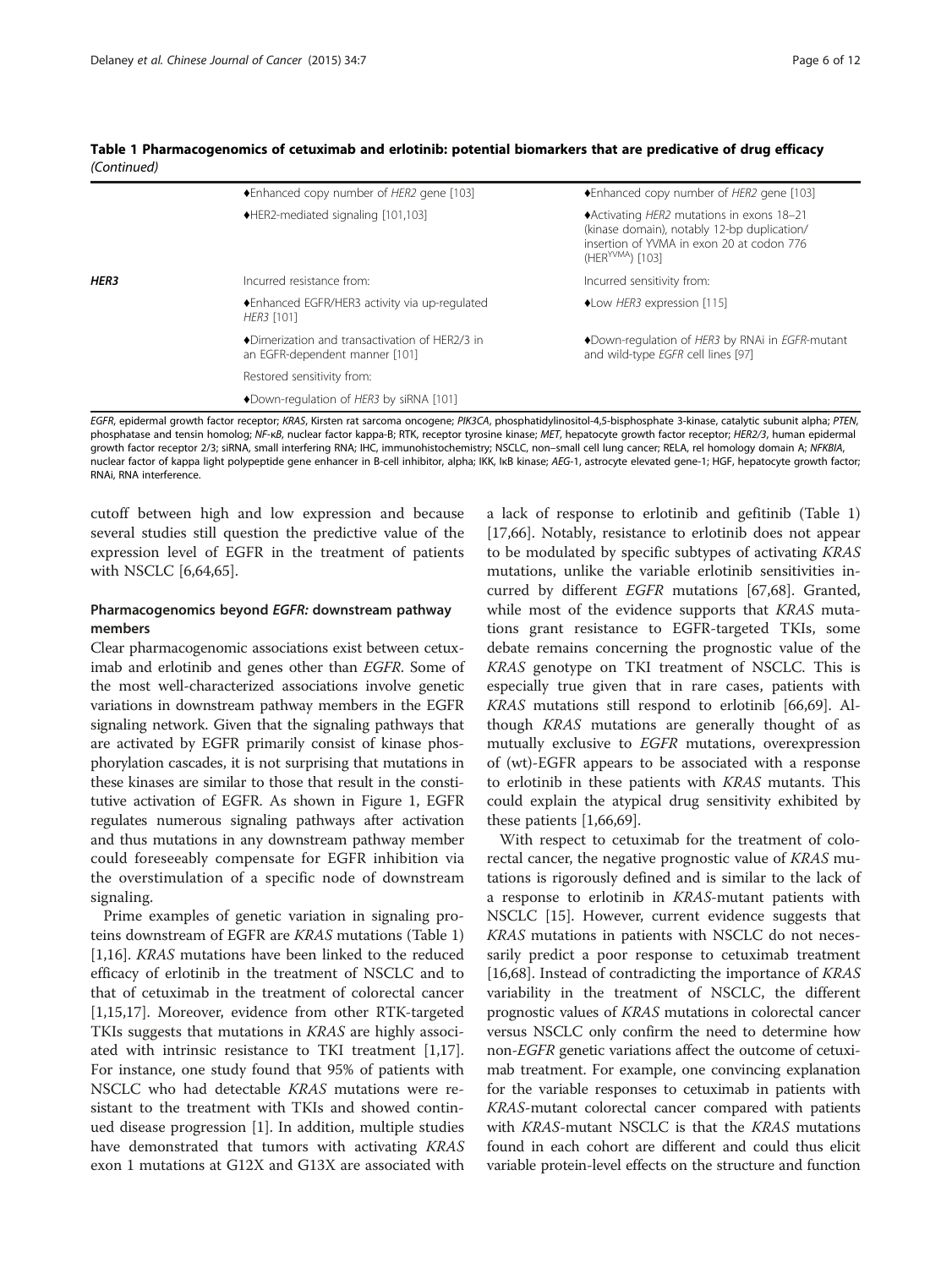of KRAS. More specifically, a significantly larger number of KRAS-activating G > T DNA transversions were found at codon 12 of the KRAS gene in patients with NSCLC compared with those found in patients with colorectal cancer [\[68,70\]](#page-10-0). This might be due to the association of such DNA transversion events with tobacco-related carcinogens [\[16](#page-9-0)[,68,70](#page-10-0)]. The KRAS transversion mutations in patients with NSCLC correspond to a greater frequency of the G12C variant compared with the more predominant G12D variant found in patients with colorectal cancer [[68](#page-10-0)]. Interestingly, recent findings have shown that in the setting of colorectal cancer, at least 12 subtypes of KRAS mutations across codons 12 and 13 associate with variable yet negative efficacy of cetuximab [[68,71\]](#page-10-0). An understanding of what the different KRAS mutations are in NSCLC and how they modulate the efficacy of cetuximab could perhaps reveal similar subsets of KRAS mutations with specific predictive value to treatment options of NSCLC.

If KRAS mutations are the most predominant genetic alterations in the MAPK pathway that influence the efficacy of EGFR-targeted therapies, then variation in the phosphatidylinositol-4,5-bisphosphate 3-kinase, catalytic subunit alpha (PIK3CA) is perhaps the corresponding genetic abnormality in the downstream portion of the PI3K/ AKT pathway (Table [1](#page-4-0)) [[1](#page-9-0)]. PIK3CA encodes the p110α subunit of PI3K and is thus an integral part of the PI3K/ AKT signaling pathway (Figure [1](#page-2-0)) [[1,31\]](#page-9-0). Previous evidence has shown that PIK3CA mutations frequently co-exist with EGFR mutations in NSCLC and that these mutations could be predictive of reduced sensitivity to TKIs (Table [1\)](#page-4-0) [\[1](#page-9-0),[72-74](#page-10-0)]. Two of the most frequent mutations in the helical domain of PIK3CA, E542K and E545K, as well as one mutation in the kinase domain, H1047R, are known to activate the p110α subunit and to stimulate oncogenic signaling via the PI3K/AKT pathway (Table [1\)](#page-4-0) [[73,75](#page-10-0)]. Notably, when such activating PIK3CA mutations are introduced into EGFR-mutant lung cancer cells, they impart a partial resistance to TKIs (Table [1\)](#page-4-0) [[73-76\]](#page-10-0). Interestingly, while this in vitro association between PI3KC mutations and enhanced resistance to EGFR-targeted TKIs has yet to be replicated in the clinic in patients with NSCLC, one recent study confirmed the high frequency of co-mutations of PI3KC and EGFR in patients with NSCLC [[72\]](#page-10-0). The same study also found that the status of PI3KC mutations was a negative prognostic indicator for survival in patients with (wt)-EGFR and (wt)-KRAS subtypes [[72\]](#page-10-0). Moreover, although limited experimental data are available to explore the exact prognostic value of PIK3CA mutations on the efficacy of cetuximab in NSCLC, activating PIK3CA mutations in only the p110α catalytic domain, and not in the helical domain, appear to grant similar resistance to cetuximab in colorectal cancer cohorts (Table [1\)](#page-4-0) [[77\]](#page-10-0). Moreover, other studies involving human head and neck cancer cell lines found that treatment with either a PI3K inhibitor or a dual PI3K/mTOR inhibitor enhances the sensitivity of cancer cells to cetuximab in vitro and in vivo [[78,79](#page-10-0)]. Thus, PI3K mutations may contribute to the reduced efficacy of erlotinib and cetuximab in specific subtypes of cancer cells; however, further investigation is needed to confirm these associations in the clinical setting of NSCLC.

Given the important regulatory role of PTEN in AKT activation (Figure [1](#page-2-0)), it is not surprising that PTEN is another gene from the PI3K/AKT pathway with genetic variations that are associated with the efficacy of EGFRtargeted drugs [[74\]](#page-10-0). Namely, one screen of various NSCLC cell lines revealed that the homozygous loss of PTEN was associated with the resistance to erlotinib in the H1650 cell line [\[80](#page-10-0)]. In agreement with that report, another study found that PTEN overexpression was associated with prolonged survival after TKI treatment in patients with NSCLC, which suggests that low expression or deletion of PTEN is associated with shortened survival in patients with NSCLC [\[81](#page-11-0)]. PTEN also plays a role in the modulation of the response to cetuximab. For instance, NSCLC cell lines were found to acquire resistance to cetuximab, as well as to erlotinib, as a result of enhanced PTEN instability and degradation [\[82](#page-11-0)]. This finding is notable in that it highlights how, apart from the presence of a clear homozygous PTEN deletion, PTEN genotyping may be less effective than PTEN expression testing for the determination of actual PTEN levels. Additional studies of the effects of PTEN expression on the response to cetuximab in patients with metastatic colorectal cancer corroborate the results in NSCLC in that the loss of PTEN expression was found to be associated with poor overall survival and drug resistance during cetuximab therapy [[83,84\]](#page-11-0).

Genetic variations in the NF-κB transcription factor (Figure [1](#page-2-0)), a downstream member of the PI3K/AKT pathway, also associate with specific responses to erlotinib and cetuximab (Table [1](#page-4-0)) [[1\]](#page-9-0). Specifically, the nuclear factor of kappa light polypeptide gene enhancer in B-cells inhibitor, alpha (NFKBIA) gene encodes the inhibitor of NF-κB (I $\kappa$ B $\alpha$ ) protein, which inhibits NF- $\kappa$ B activity by binding NF-κB and confining it to the cytoplasm [[1](#page-9-0)[,85,86\]](#page-11-0). Strong evidence supports that the knockdown of NFKBIA confers partial resistance to erlotinib in lung cancer cell lines through elevated levels of NF-κB and that this resistance can be reversed by the inhibition of NF-κB or by the overexpression of *NFKBIA* (Table [1](#page-4-0)) [\[1,](#page-9-0)[87\]](#page-11-0). It was also demonstrated that NFKBIA expression is a successful prognostic biomarker for patients with EGFR-mutant NSCLC who are treated with erlotinib and that low NFKBIA expression is predictive of poor progression-free survival and overall survival [\[1,](#page-9-0)[87](#page-11-0)]. Notably, *NFKBIA* silencing is also found far more frequently in patients with NSCLC who lack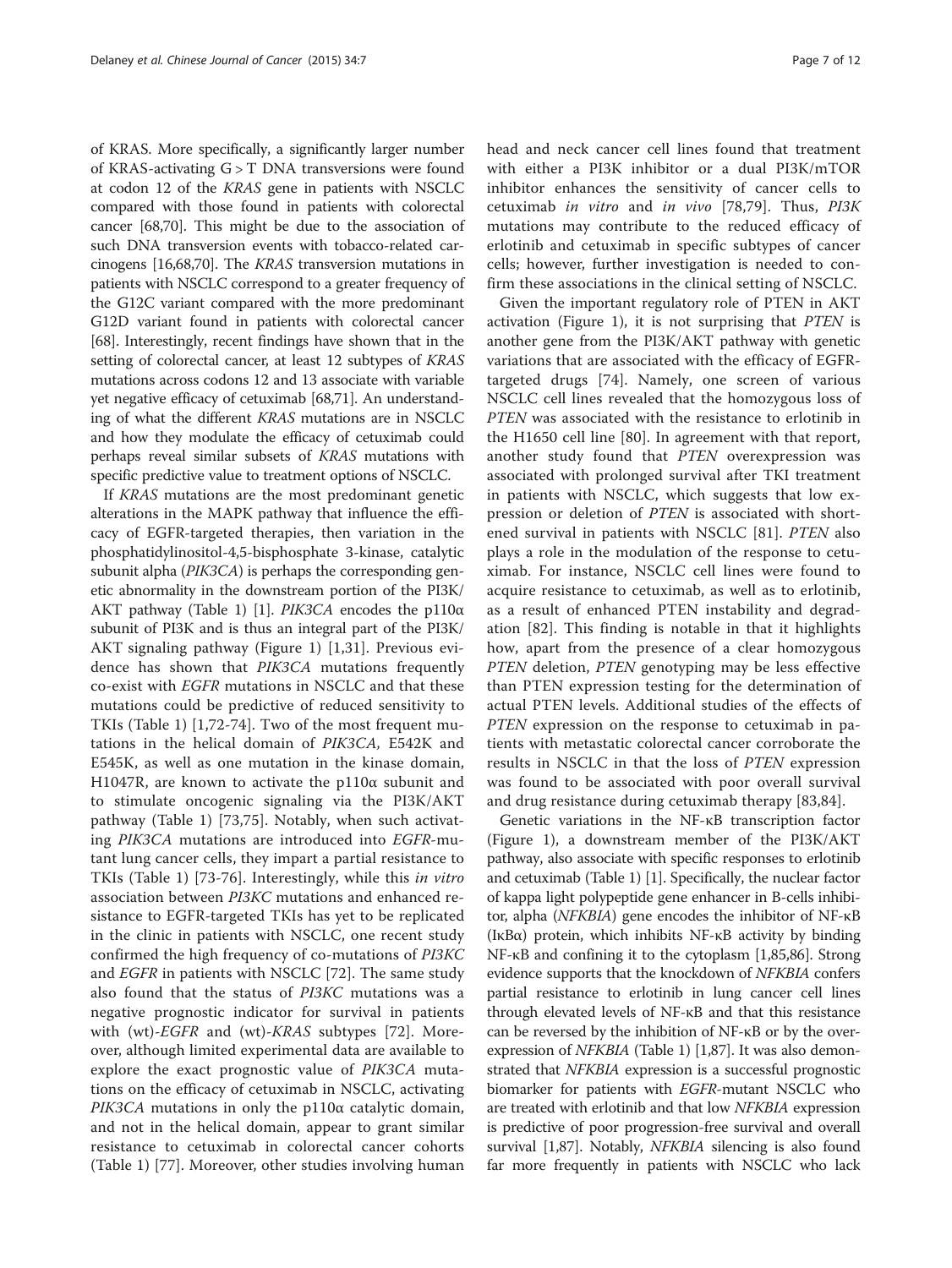EGFR mutations than in those with EGFR-mutant NSCLC, which suggests that such downstream activation of the PI3K/AKT pathway can bypass the need for mutations in upstream driver proteins during carcinogenesis [[85](#page-11-0)]. However, the mechanism that surrounds the variable expression of NFKBIA has not been extensively studied. Further support for the importance of NF-κB comes from studies on astrocyte elevated gene-1 (AEG-1), an oncogene that can increase NF-κB activity by activating the IκB kinase (IKK), a protein that functions to destabilize IκBα (Table [1](#page-4-0)) [[1](#page-9-0)]. Patients with NSCLC whose tumors express higher levels of AEG-1 appear to have poorer outcomes than those with lower levels of AEG-1 after treatment with TKIs, which suggests that genetic variations in AEG-1 could alter EGFR-targeted drug response in a similar fashion to NFKBIA (Table [1\)](#page-4-0) [\[1](#page-9-0)]. With respect to cetuximab, while no specific evidence links genetic variations in NFκB or NFKBIA with drug efficacy on NSCLC, patients with colorectal cancer whose tumors are negative for NF-κB expression have a positive predictive response to cetuximab and a longer overall survival compared with patients whose tumors are positive for NF-κB expression; the results were similar after erlotinib treatment in patients with NSCLC (Table [1](#page-4-0)) [\[1](#page-9-0)[,88\]](#page-11-0).

#### Pharmacogenomics beyond EGFR: Non-EGFR RTKs

Just as genetic variations in the members of the EGFR signaling pathway can bypass EGFR inhibition when downstream effectors of EGFR are activated, mutations in, or the overexpression of, non-EGFR RTKs can also thwart the efficacy of EGFR-targeted agents via the activation of parallel signaling pathways. While the term "parallel" is used to signify that a different RTK initiates the signaling cascade, it is important to emphasize that almost all RTKs function to activate the same small number of central pathways (Figure [1\)](#page-2-0) [[29](#page-9-0)]. Therefore, downstream of RTK activation, these parallel pathways merge with the previously described pathways downstream of EGFR (Figure [1](#page-2-0)). Significantly, there are only 58 known RTKs among the 90 tyrosine kinases in the human genome [\[19](#page-9-0)[,89](#page-11-0)]. Given the redundancy of the pathways downstream of activation, aberrant activation of any other RTKs could foreseeably hinder a patient's response to erlotinib or cetuximab. This can therefore provide a mechanism for both primary and acquired resistance to these EGFR-targeted agents.

EGFR-targeted therapies in NSCLC have been linked to genetic abnormalities in the  $MET$  gene, which encodes the MET protein or hepatocyte growth factor receptor (HGFR), an RTK that recognizes the hepatocyte growth factor (HGF) ligand [\[90](#page-11-0)]. In lung cancer, various mutations in both the juxtamembrane domain and the extracellular domains of *MET*, along with *MET* amplification, are known to activate the receptor and stimulate

the PI3K/AKT signaling [[91\]](#page-11-0). For instance, one study found that increased MET copy number and MET overexpression are negative prognostic factors for surgically resected NSCLC (Table [1\)](#page-4-0) [[1,](#page-9-0)[92\]](#page-11-0). In addition, MET gene amplification and overexpression were found to be associated with resistance of NSCLC cell lines to both erlotinib and gefitinib (Table [1](#page-4-0)) [\[93\]](#page-11-0). MET activation via HGF ligand stimulation has also been shown to induce resistance to EGFR-targeted TKIs even in the presence of activating EGFR mutations (Table [1](#page-4-0)) [\[94\]](#page-11-0). Notably, gene amplification of MET has been identified in up to 20% of EGFR-mutant tumors that have been pretreated with EGFR-targeted TKIs (Table [1](#page-4-0)). This suggests a role for MET in the mediation of acquired resistance to these drugs since MET amplification was rarely concomitant with the common resistance-granting T790M EGFR mutation [\[1](#page-9-0)[,76](#page-10-0)[,91,95,96\]](#page-11-0). Furthermore, one study detailed a mechanism for such MET-mediated resistance by showing that an EGFR TKI-sensitive lung cancer cell line can develop resistance to gefitinib as a result of MET amplification via human epidermal growth factor receptor 3 (HER3)-dependent activation of PI3K (Table [1\)](#page-4-0) [\[97](#page-11-0)]. Similarly, while the associations between cetuximab and MET are currently limited to the setting of colorectal cancer, MET amplification and activation were associated with acquired resistance to cetuximab in treated patients, and cetuximab-induced MET activation was found to contribute to cetuximab resistance in certain colon cancer cell lines (Table [1](#page-4-0)) [\[98](#page-11-0),[99\]](#page-11-0).

Beyond its role in the modulation of overactive MET signaling, HER3, a kinase-impaired RTK in the EGFR family, can form active heterodimers with other members of the EGFR family, namely EGFR and human epidermal growth factor receptor 2 (HER2) [[1,](#page-9-0)[100](#page-11-0)]. It thus stands to reason that HER3 expression patterns and mutation status could impact the efficacy of therapies based on EGFR inhibition. Indeed, one study showed elevated levels of not only MET but also HER2 and HER3 in cells that developed an acquired resistance to cetuximab [\[101](#page-11-0)]. The authors propose that cetuximab treatment induces the upregulation of EGFR, which allows EGFR to form heterodimers with HER3, HER2, and MET. This allows for the maintenance of downstream EGFR signaling despite the inhibition of EGFR homodimers [\[101\]](#page-11-0). The same study further supports such a heterodimer-mediated mechanism of resistance by demonstrating strong anti-proliferative effects when these cancer cells were treated with both an inhibitor of HER2/3 heterodimerization and cetuximab, which suggests that HER2/3 heterodimers also help mediate cetuximab resistance in an EGFR-dependent manner (Table [1](#page-4-0)) [[101\]](#page-11-0). Given that HER2 is the preferred dimerization partner of HER3 and that HER2/3 heterodimers are more active and have greater oncogenic potential than other dimers of the EGFR family, it is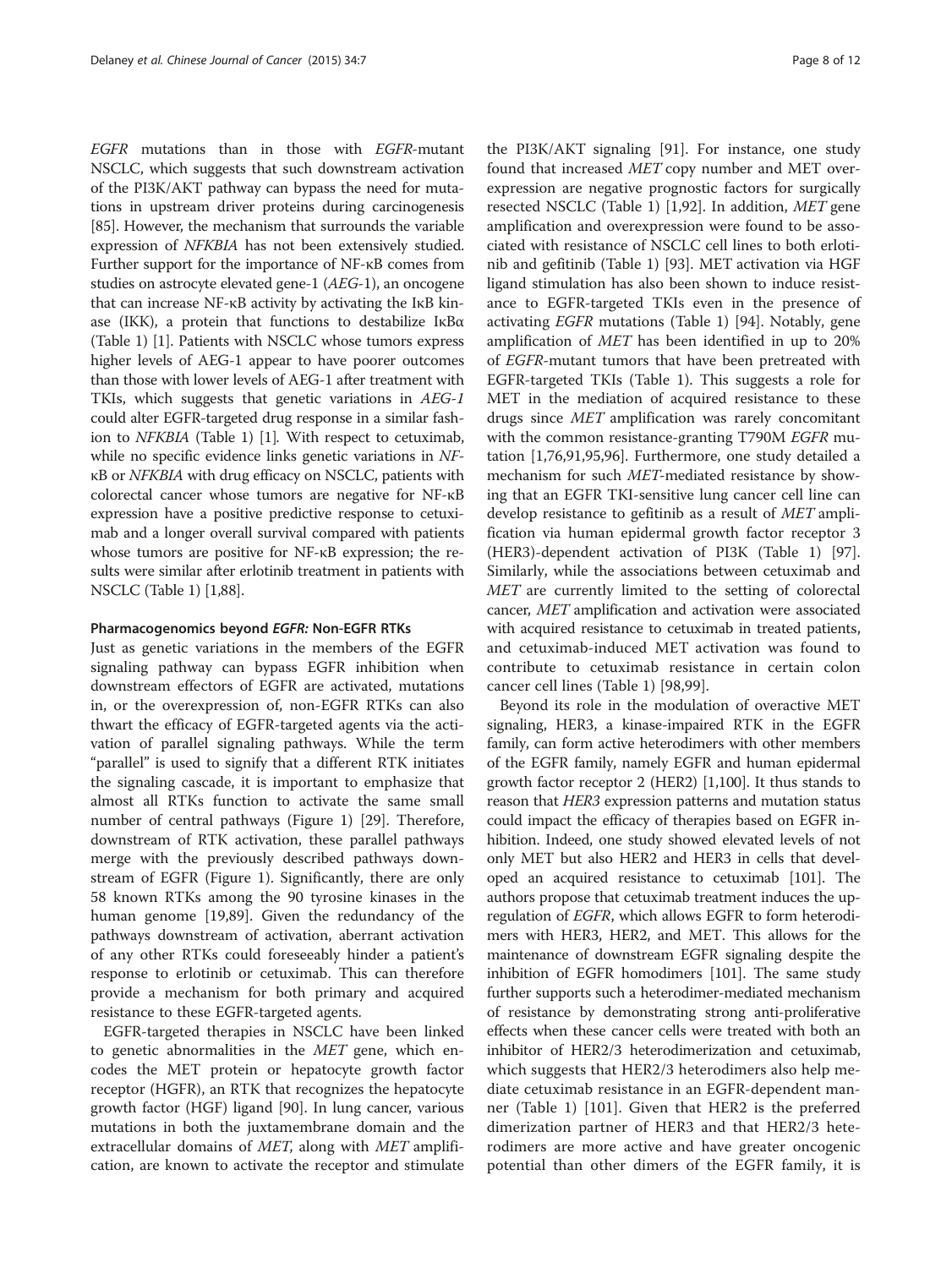logical that HER2/3 dimers form and drive rogue signaling once both HER2 and HER3 are recruited to the membrane by EGFR [[102\]](#page-11-0). Therefore, such findings detail one method, similar to those described for MET-mediated resistance, by which cells can evade EGFR inhibition from cetuximab. This is primarily accomplished by the reestablishment of downstream tumorigenic signaling via coordination with alternative RTKs.

The trend of up-regulated RTK activity that modulates resistance to EGFR-targeted therapies is also observed with *HER2*. For example, enhanced copy number of the HER2 gene is associated with increased resistance to both erlotinib and cetuximab (Table [1\)](#page-4-0) [\[103,104\]](#page-11-0). Moreover, activating HER2 mutations are similarly associated with poor response to erlotinib, even when they are concurrent with EGFR-sensitizing mutations (Table [1](#page-4-0)) [\[103](#page-11-0)]. Such mutations are typically found in exons 18–21 of HER2 and alter the tyrosine kinase domain, which activates the receptor in the absence of ligand [[103](#page-11-0)]. The most common HER2 mutation is a 12-bp insertion at exon 20, codon 776, which duplicates the amino acid sequence YVMA (HER<sup>YVMA</sup>) and thereby alters the HER2 ATP-binding pocket [\[103](#page-11-0)]. HER<sup>YVMA</sup> can activate EGFR in the absence of EGFR ligands to bypass sensitivity to erlotinib and other EGFR-specific TKIs (Table [1](#page-4-0)) [\[103](#page-11-0)]. However, because mutant HER2 compensates for EGFR inhibition in cells that harbor HERYVMA, these cells are instead sensitive to HER2 and dual HER2/EGFR inhibitors, which suggests alternative therapeutic approaches for individuals with NSCLC who harbor mutations in HER2 [\[103](#page-11-0)].

Our review focuses on parallel pathways that involve MET, HER2, and HER3; however, other RTKs activate the same downstream signaling cascades and thus could also mediate responses to EGFR inhibition. Namely, the vascular endothelial growth factor receptor (VEGFR), the fibroblast growth factor receptor (FGFR), the plateletderived growth factor receptor (PDGFR), the AXL/UFO receptor tyrosine kinase, the insulin-like growth factor 1 receptor (IGF1R), and still other RTKs similarly appear to contribute to the observed resistance to EGFR inhibition in NSCLC [\[105](#page-11-0)-[109](#page-11-0)]. Nevertheless, our summarized findings highlight the clinical value of the assessment of the genetic variation in RTKs beyond EGFR that have the potential to activate oncogenic pathways despite the presence of EGFR inhibitors. Our findings also emphasize mechanisms of both primary and acquired resistance; specifically, mutations or aberrations in other RTKs can exist concurrently with EGFR mutations and can even be present prior to EGFR-targeted therapy.

### Discussion and conclusions

Focused pharmacogenomics research has discovered much about EGFR and how EGFR mutations and expression can guide EGFR-targeted treatment options in patients with NSCLC. The genetic variations in EGFR, however, are unable to accurately predict drug responses to EGFRtargeted agents for all patients with hyperactive EGFR signaling, particularly during treatment with erlotinib and cetuximab (Table [1](#page-4-0)). In patients with mutant EGFR, for instance, EGFR mutations alone cannot account for all of the observed primary drug resistance in NSCLC patient groups. Therefore, we need to gain a better understanding of why these patients with hyperactive EGFR signaling have such variable responses to EGFRtargeted therapies by designing studies to explore variation in other non-EGFR genes. While we have primarily focused on somatic mutations and the differences in protein expression beyond EGFR that cause primary drug resistance to EGFR-targeted therapies, our findings extend beyond primary drug resistance; namely, the same genetic variation that is detailed in Table [1](#page-4-0) might help to explain the rampant acquired resistance to EGFRtargeted agents that quickly follows an initial therapeutic response in a majority of patients with NSCLC who are treated with either erlotinib or cetuximab.

Deciphering the impact of mutations in, and variable expression of, non-EGFR genes on EGFR-targeted NSCLC treatment has significant and immediate clinical applications. At the prescriber level, one potential way to address the variations in other RTKs or in downstream pathway members of EGFR is to implement combination therapy. Given the relatively small number of RTKs in the human genome, more extensive genotyping can be performed to screen for the common activating mutations in non-EGFR RTKs. This would guide EGFR-targeted therapy choices and options for combination therapy. Thorough RTK screening could reveal mutant RTKs with oncogenic phenotypes that are silent or masked by the presence of the more aggressive mutant EGFR. If mutations are found in multiple RTKs, combination therapy approaches that target all identified RTKs could be a powerful way to minimize the risk of acquired resistance to EGFR-targeted therapy.

For instance, EGFR-targeted inhibitors could be coupled with inhibitors of KRAS, MET, PI3K, IKK, HER2, HER3, or even with inhibitors of HER2/HER3 dimerization, to anticipate resistance mediated by genetic abnormalities in members of these downstream or parallel pathways. In fact, several MET inhibitors are in phases II and III clinical trials in the United States, and some are even being examined in combination therapy regimens along with EGFR TKIs such as cetuximab [[1,](#page-9-0)[110,111](#page-11-0)]. The development of additional dual-therapy approaches that investigate the benefits of EGFR-targeted therapy in combination with other RTK inhibitors and downstream pathway inhibitors is in progress, and some combinatorial regimes show clinical promise over EGFR inhibitors alone [[112,113\]](#page-11-0). It is important to note, however, that many of these new drugs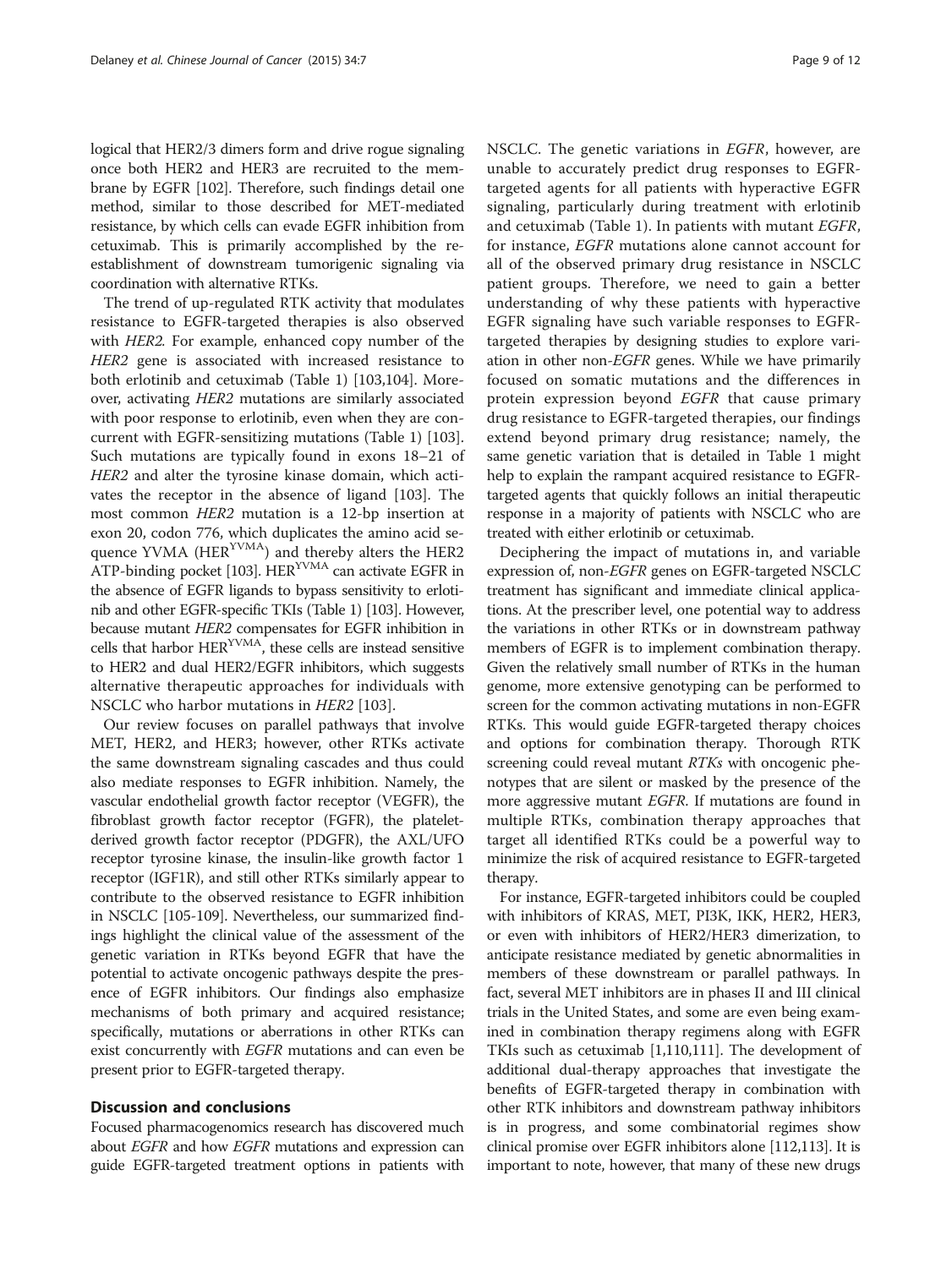<span id="page-9-0"></span>are recent discoveries and are still in clinical trials. If and when these drugs are released to the market, the cost, adverse effects, and increased risk of drug-drug interactions versus potential clinical benefit should be taken into account during the process of deciding whether to administer combination therapy in the setting of NSCLC.

Even though the targeting of NSCLC with combination therapy is proving to be a powerful approach in patients whose tumors are resistant to EGFR inhibition, the mixed clinical results indicate that patient responses to combination therapies can be just as varied as the responses to EGFR inhibition. A more comprehensive understanding of the genetic landscape of NSCLC subtypes is thus needed to elucidate modulators of both drug resistance and drug sensitivity to the various combinations of targeted therapies. Therefore, while the pharmacogenomic associations listed in Table [1](#page-4-0) provide valuable insight into the treatment of NSCLC, additional genetic factors will inevitably become important in the future as specific, multifaceted therapies are tailored to individual patients.

#### Competing interests

The authors declare that they have no competing interests.

#### Authors' contributions

CD and RSH conceived of the topic and scope of the review. CD and SF conducted the literature review. CD, SF, and RSH wrote the manuscript. RSH supervised the project. All authors read, edited and approved the final manuscript.

#### Acknowledgements

This study was supported by two NIH/NIGMS grants (No. U01GM61393 and No. K08GM089941), a NIH/NCI grant (No. R21 CA139278), the University of Chicago Cancer Center Support Grant (No. #P30 CA14599), the Breast Cancer SPORE Career Development Award (No. CA125183), and a grant from the National Center for Advancing Translational Sciences of the NIH (No. UL1RR024999). We would also like to thank Mark Applebaum, MD, for his excellent advice on the review topic, especially during the early stages of the project.

#### Author details

<sup>1</sup> Biological Sciences Division, University of Chicago, Chicago, IL 60637, USA. <sup>2</sup>Department of Medicine, University of Chicago, 900 E 57th street, KCBD room 7148, Chicago, IL 60637, USA. <sup>3</sup>The Affiliated Hospital, School of Medicine, Ningbo University, Ningbo, Zhejiang 315211, P. R. China.

#### Received: 5 September 2014 Accepted: 22 December 2014 Published online: 08 April 2015

#### References

- 1. Mayo C, Bertran-Alamillo J, Molina-Vila MA, Gimenez-Capitan A, Costa C, Rosell R. Pharmacogenetics of EGFR in lung cancer: perspectives and clinical applications. Pharmacogenomics. 2012;13:789–802.
- Siegel R, Naishadham D, Jemal A. Cancer statistics, 2013. CA Cancer J Clin. 2013;63:11–30.
- Chi A, Remick S, Tse W. EGFR inhibition in non-small cell lung cancer: current evidence and future directions. Biomark Res. 2013;1:2.
- 4. Dziadziuszko R, Jassem J. Epidermal growth factor receptor (EGFR) inhibitors and derived treatments. Ann Oncol. 2012;23:x193–6.
- 5. Heuckmann JM, Rauh D, Thomas RK. Epidermal growth factor receptor (EGFR) signaling and covalent EGFR inhibition in lung cancer. J Clin Oncol. 2012;30:3417–20.
- 6. Rossi A. Cetuximab and non–small-cell lung cancer: end of the story? Lancet Oncol. 2013;14:1251–3.
- 7. Berger C, Madshus IH, Stang E. Cetuximab in combination with anti-human IgG antibodies efficiently down-regulates the EGF receptor by macropinocytosis. Exp Cell Res. 2012;318:2578–91.
- 8. Bareschino MA, Schettino C, Troiani T, Martinelli E, Morgillo F, Ciardiello F. Erlotinib in cancer treatment. Ann Oncol. 2007;18:vi35–41.
- 9. Passaro A, Alesini D, Pochesci A, Cortesi E. Erlotinib and gefitinib for elderly patients with advanced non–small-cell lung cancer. Anticancer Agents Med Chem. 2014;14:646–50.
- 10. Yang X, Yang K, Kuang K. The efficacy and safety of EGFR inhibitor monotherapy in non–small cell lung cancer: a systematic review. Curr Oncol Rep. 2014;16:390.
- 11. Douillard JY, Pirker R, O'Byrne KJ, Kerr KM, Storkel S, Von Heydebreck A, et al. Relationship between EGFR expression, EGFR mutation status, and the efficacy of chemotherapy plus cetuximab in FLEX study patients with advanced non–small-cell lung cancer. J Thorac Oncol. 2014;9:717–24.
- 12. Shigeta K, Hayashida T, Hoshino Y, Okabayashi K, Endo T, Ishii Y, et al. Expression of epidermal growth factor receptor detected by cetuximab indicates its efficacy to inhibit and proliferation of colorectal cancer cells. PLoS One. 2013;8:e66302.
- 13. Pirker R. EGFR-directed monoclonal antibodies in non–small cell lung cancer. Target Oncol. 2013;8:47–53.
- 14. Wang Y, Schmid-Bindert G, Zhou C. Erlotinib in the treatment of advanced non–small cell lung cancer: an update for clinicians. Ther Adv Med Oncol. 2012;4:19–29.
- 15. Lievre A, Bachet JB, Le Corre D, Boige V, Landi B, Emile JF, et al. KRAS mutation status is predictive of response to cetuximab therapy in colorectal cancer. Cancer Res. 2006;66:3992–5.
- 16. Califano R, Landi L, Cappuzzo F. Prognostic and predictive value of K-RAS mutations in non–small cell lung cancer. Drugs. 2012;72:28–36.
- 17. Pao W, Wang TY, Riely GJ, Miller VA, Pan Q, Ladanyi M, et al. KRAS mutations and primary resistance of lung adenocarcinomas to gefitinib or erlotinib. PLoS Med. 2005;2:e17.
- 18. Hynes NE, MacDonald G. ErbB receptors and signaling pathways in cancer. Curr Opin Cell Biol. 2009;21:177–84.
- 19. Lemmon MA, Schlessinger J. Cell signaling by receptor tyrosine kinases. Cell. 2010;141:1117–34.
- 20. Lim WA, Pawson T. Phosphotyrosine signaling: evolving a new cellular communication system. Cell. 2010;142:661–7.
- 21. Schneider MR, Wolf E. The epidermal growth factor receptor ligands at a glance. J Cell Physio. 2009;218:460–6.
- 22. Logue JS, Morrison DK. Complexity in the signaling network: insights from the use of targeted inhibitors in cancer therapy. Genes Dev. 2012;26:641–50.
- 23. Singh AB, Harris RC. Autocrine, paracrine and juxtacrine signaling by EGFR ligands. Cell Signal. 2005;17:1183–93.
- Arkhipov A, Shan Y, Das R, Endres NF, Eastwood MP, Wemmer DE, et al. Architecture and membrane interactions of the EGF receptor. Cell. 2013;152:557–69.
- 25. Yarden Y, Sliwkowski MX. Untangling the ErbB signalling network. Nat Rev Mol Cell Biol. 2001;2:127–37.
- 26. Hunter T. Tyrosine phosphorylation: thirty years and counting. Curr Opin Cell Biol. 2009;21:140–6.
- 27. Pawson T. Specificity in signal transduction: from phosphotyrosine-SH2 domain interactions to complex cellular systems. Cell. 2004;116:191–203.
- 28. Pawson T, Nash P. Assembly of cell regulatory systems through protein interaction domains. Science. 2003;300:445–52.
- 29. Citri A, Yarden Y. EGF-ERBB signalling: towards the systems level. Nat Rev Mol Cell Biol. 2006;7:505–16.
- 30. Molina JR, Adjei AA. The Ras/Raf/MAPK pathway. J Thorac Oncol. 2006;1:7–9.
- 31. Chen Y, Wang BC, Xiao Y. PI3K: a potential therapeutic target for cancer. J Cell Physio. 2012;227:2818–21.
- 32. Song G, Ouyang G, Bao S. The activation of Akt/PKB signaling pathway and cell survival. J Cell Mol Med. 2005;9:59–71.
- 33. Song MS, Salmena L, Pandolfi PP. The functions and regulation of the PTEN tumour suppressor. Nat Rev Mol Cell Biol. 2012;13:283–96.
- 34. Quesnelle KM, Boehm AL, Grandis JR. STAT-mediated EGFR signaling in cancer. J Cell Biochem. 2007;102:311–9.
- 35. Gazdar AF. Personalized medicine and inhibition of EGFR signaling in lung cancer. N Engl J Med. 2009;361:1018–20.
- 36. Sharma SV, Bell DW, Settleman J, Haber DA. Epidermal growth factor receptor mutations in lung cancer. Nat Rev Cancer. 2007;7:169–81.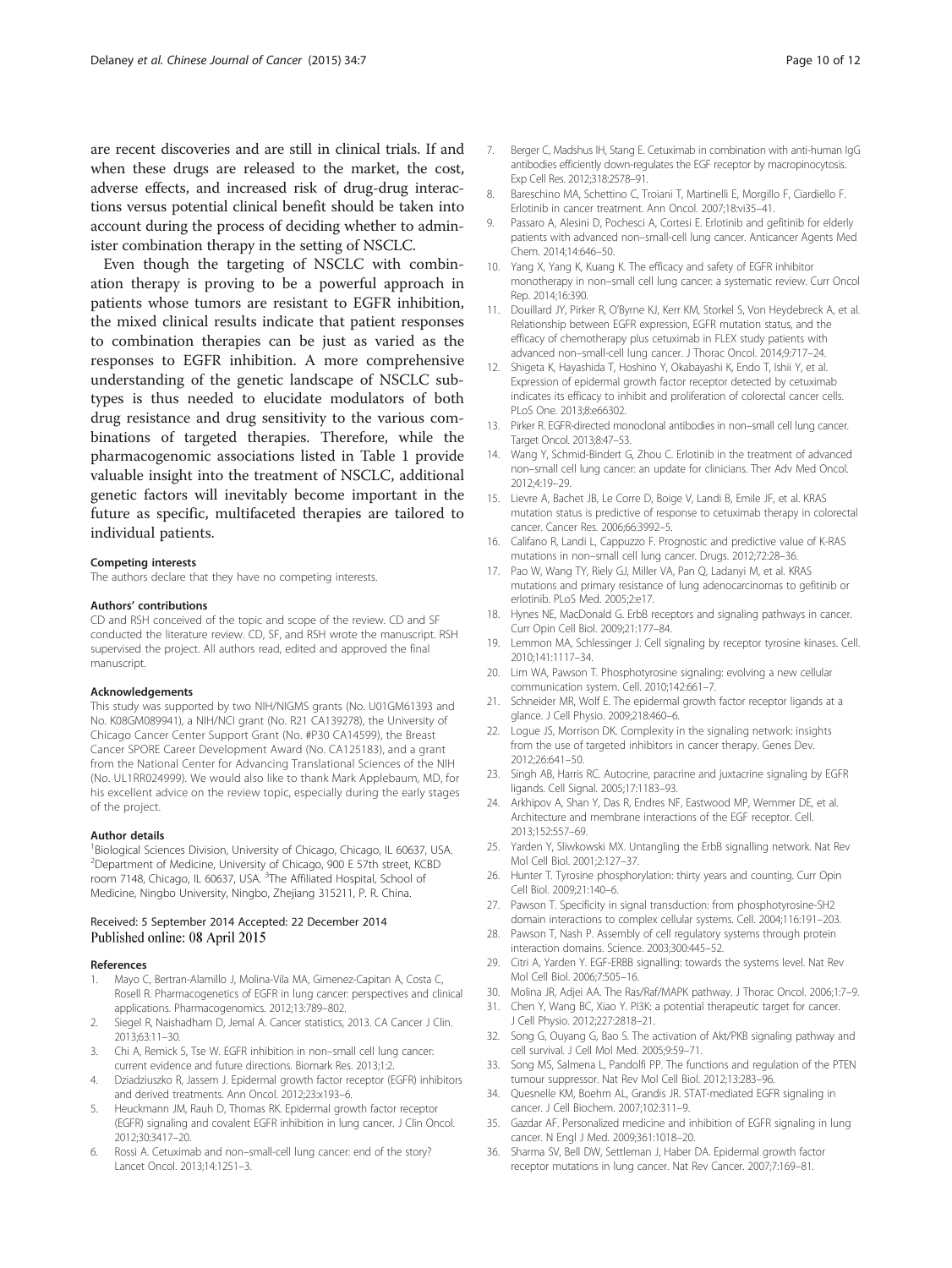- <span id="page-10-0"></span>37. Kosaka T, Yatabe Y, Endoh H, Kuwano H, Takahashi T, Mitsudomi T. Mutations of the epidermal growth factor receptor gene in lung cancer: biological and clinical implications. Cancer Res. 2004;64:8919–23.
- 38. Normanno N, De Luca A, Bianco C, Strizzi L, Mancino M, Maiello MR, et al. Epidermal growth factor receptor (EGFR) signaling in cancer. Gene. 2006;366:2–16.
- 39. Alarcon T, Page KM. Stochastic models of receptor oligomerization by bivalent ligand. J R Soc Interface. 2006;3:545–59.
- 40. Solca F, Dahl G, Zoephel A, Bader G, Sanderson M, Klein C, et al. Target binding properties and cellular activity of afatinib (BIBW 2992), an irreversible ErbB family blocker. J Pharm Exp Ther. 2012;343:342–50.
- 41. Lim SH, Lee JY, Sun JM, Ahn JS, Park K, Ahn MJ. Comparison of clinical outcomes following gefitinib and erlotinib treatment in non–small-cell lung cancer patients harboring an epidermal growth factor receptor mutation in either exon 19 or 21. J Thorac Oncol. 2014;9:506–11.
- 42. Bronte G, Rolfo C, Giovannetti E, Cicero G, Pauwels P, Passiglia F, et al. Are erlotinib and gefitinib interchangeable, opposite or complementary for non–small cell lung cancer treatment? Biological, pharmacological and clinical aspects. Crit Rev Oncol Hemat. 2014;89:300–13.
- 43. Cappuzzo F, Ciuleanu T, Stelmakh L, Cicenas S, Szczesna A, Juhasz E, et al. Erlotinib as maintenance treatment in advanced non–small-cell lung cancer: a multicentre, randomised, placebo-controlled phase 3 study. Lancet Oncol. 2010;11:521–9.
- 44. Gridelli C, Ciardiello F, Gallo C, Feld R, Butts C, Gebbia V, et al. First-line erlotinib followed by second-line cisplatin-gemcitabine chemotherapy in advanced non–small-cell lung cancer: the TORCH randomized trial. J Clin Oncol. 2012;30:3002–11.
- 45. Lee KH, Lee KY, Jeon YJ, Jung MH, Son C, Lee MK, et al. Gefitinib in selected patients with pre-treated non–small-cell lung cancer: results from a phase IV, multicenter, non-randomized study (SELINE). Tuberc Respir Dis. 2012;73:303–11.
- 46. Rosell R, Moran T, Queralt C, Porta R, Cardenal F, Camps C, et al. Screening for epidermal growth factor receptor mutations in lung cancer. N Engl J Med. 2009;361:958–67.
- 47. Balak MN, Gong Y, Riely GJ, Somwar R, Li AR, Zakowski MF, et al. Novel D761Y and common secondary T790M mutations in epidermal growth factor receptor-mutant lung adenocarcinomas with acquired resistance to kinase inhibitors. Clin Cancer Res. 2006;12:6494–501.
- 48. Engelman JA, Settleman J. Acquired resistance to tyrosine kinase inhibitors during cancer therapy. Curr Opin Genet Dev. 2008;18:73–9.
- 49. Pao W, Miller VA, Politi KA, Riely GJ, Somwar R, Zakowski MF, et al. Acquired resistance of lung adenocarcinomas to gefitinib or erlotinib is associated with a second mutation in the EGFR kinase domain. PLoS Med. 2005;2:e73.
- 50. Nebhan C, Pao W. Further advances in genetically informed lung cancer medicine. J Thorac Oncol. 2013;8:521–2.
- 51. Pao W, Iafrate AJ, Su Z. Genetically informed lung cancer medicine. J Pathol. 2011;223:230–40.
- 52. Keating GM. Afatinib: a review of its use in the treatment of advanced non–small cell lung cancer. Drugs. 2014;74:207–21.
- 53. Cross DA, Ashton SE, Ghiorghiu S, Eberlein C, Nebhan CA, Spitzler PJ, et al. AZD9291, an irreversible EGFR TKI, overcomes T790M-mediated resistance to EGFR inhibitors in lung cancer. Cancer Discov. 2014;4:1046–61.
- 54. Li D, Ambrogio L, Shimamura T, Kubo S, Takahashi M, Chirieac LR, et al. BIBW2992, an irreversible EGFR/HER2 inhibitor highly effective in preclinical lung cancer models. Oncogene. 2008;27:4702–11.
- 55. Engelman JA, Zejnullahu K, Gale CM, Lifshits E, Gonzales AJ, Shimamura T, et al. PF00299804, an irreversible pan-ERBB inhibitor, is effective in lung cancer models with EGFR and ERBB2 mutations that are resistant to gefitinib. Cancer Res. 2007;67:11924–32.
- 56. Costa DB, Kobayashi S, Tenen DG, Huberman MS. Pooled analysis of the prospective trials of gefitinib monotherapy for EGFR-mutant non–small cell lung cancers. Lung Cancer. 2007;58:95–103.
- 57. Kobayashi T, Koizumi T, Agatsuma T, Yasuo M, Tsushima K, Kubo K, et al. A phase II trial of erlotinib in patients with EGFR wild-type advanced non–small-cell lung cancer. Cancer Chemother Pharm. 2012;69:1241–6.
- 58. Pao W, Girard N. New driver mutations in non–small-cell lung cancer. Lancet Oncol. 2011;12:175–80.
- 59. Baty F, Rothschild S, Fruh M, Betticher D, Droge C, Cathomas R, et al. EGFR exon-level biomarkers of the response to bevacizumab/erlotinib in non–small cell lung cancer. PLoS One. 2013;8:e72966.
- 60. Pirker R, Pereira JR, Szczesna A, Von Pawel J, Krzakowski M, Ramlau R, et al. Cetuximab plus chemotherapy in patients with advanced non–small-cell lung cancer (FLEX): an open-label randomised phase III trial. Lancet Oncol. 2009;373:1525–31.
- 61. Pirker R, Pereira JR, Von Pawel J, Krzakowski M, Ramlau R, Park K, et al. EGFR expression as a predictor of survival for first-line chemotherapy plus cetuximab in patients with advanced non–small-cell lung cancer: analysis of data from the phase 3 FLEX study. Lancet Oncol. 2012;13:33–42. 60.Ras mutation (mut), EGFR-related, and exploratory markers as response Khambata-Ford S, Harbison C, Woytowitz D, Awad M, Horak C, Xu LA, et al. predictors of cetuximab in first-line advanced NSCLC: Retrospective analyses of the BMS099 trial. J Clin Oncol. (Meeting Abstracts) 2009;27:no.15S: 8021.
- 63. Khambata-Ford S, Harbison CT, Hart LL, Awad M, Xu LA, Horak CE, et al. Analysis of potential predictive markers of cetuximab benefit in BMS099, a phase III study of cetuximab and first-line taxane/carboplatin in advanced non–small-cell lung cancer. J Clin Oncol. 2010;28:918–27.
- 64. Kim ES, Neubauer M, Cohn A, Schwartzberg L, Garbo L, Caton J, et al. Docetaxel or pemetrexed with or without cetuximab in recurrent or progressive non–small-cell lung cancer after platinum-based therapy: a phase 3, open-label, randomised trial. Lancet Oncol. 2013;14:1326–36.
- 65. Lynch TJ, Patel T, Dreisbach L, McCleod M, Heim WJ, Hermann RC, et al. Cetuximab and first-line taxane/carboplatin chemotherapy in advanced non–small-cell lung cancer: results of the randomized multicenter phase III trial BMS099. J Clin Oncol. 2010;28:911–7.
- 66. Zhu CQ, Da Cunha SG, Ding K, Sakurada A, Cutz JC, Liu N, et al. Role of KRAS and EGFR as biomarkers of response to erlotinib in National Cancer Institute of Canada Clinical Trials Group Study BR.21. J Clin Oncol. 2008;26:4268–75.
- 67. Garassino MC, Marabese M, Rusconi P, Rulli E, Martelli O, Farina G, et al. Different types of K-Ras mutations could affect drug sensitivity and tumour behaviour in non–small-cell lung cancer. Ann Oncol. 2011;22:235–7.
- 68. Maus MKH, Grimminger PP, Mack PC, Astrow SH, Stephens C, Zeger G, et al. KRAS mutations in non–small-cell lung cancer and colorectal cancer: implications for EGFR-targeted therapies. Lung Cancer. 2014;83:163–7.
- 69. Ferte C, Besse B, Dansin E, Parent F, Buisine MP, Copin MC, et al. Durable responses to Erlotinib despite KRAS mutations in two patients with metastatic lung adenocarcinoma. Ann Oncol. 2010;21:1385–7.
- 70. Danenberg KD, Grimminger PP, Mack PC, Danenberg PV, Cooc J, Stephens C, et al. KRAS mutations (MTs) in non–small cell lung cancer (NSCLC) versus colorectal cancer (CRC): implications for cetuximab therapy. J Clin Oncol. 2010;28:10529.
- 71. Santini D, Loupakis F, Vincenzi B, Floriani I, Stasi I, Canestrari E, et al. High concordance of KRAS status between primary colorectal tumors and related metastatic sites: implications for clinical practice. Oncologist. 2008;13:1270–5.
- 72. Wang L, Hu H, Pan Y, Wang R, Li Y, Shen L, et al. PIK3CA mutations frequently coexist with EGFR/KRAS mutations in non–small cell lung cancer and suggest poor prognosis in EGFR/KRAS wildtype subgroup. PLoS One. 2014;9:e88291.
- 73. Zimmermann S, Peters S. Going beyond EGFR. Ann Oncol. 2012;23:197–203.
- 74. Pao W, Chmielecki J. Rational, biologically based treatment of EGFR-mutant non–small-cell lung cancer. Nat Rev Cancer. 2010;10:760–74.
- 75. Bader AG, Kang S, Vogt PK. Cancer-specific mutations in PIK3CA are oncogenic in vivo. Proc Natl Acad Sci U S A. 2006;103:1475–9.
- 76. Engelman JA, Mukohara T, Zejnullahu K, Lifshits E, Borras AM, Gale CM, et al. Allelic dilution obscures detection of a biologically significant resistance mutation in EGFR-amplified lung cancer. J Clin Invest. 2006;116:2695–706.
- 77. De Roock W, Claes B, Bernasconi D, De Schutter J, Biesmans B, Fountzilas G, et al. Effects of KRAS, BRAF, NRAS, and PIK3CA mutations on the efficacy of cetuximab plus chemotherapy in chemotherapy-refractory metastatic colorectal cancer: a retrospective consortium analysis. Lancet Oncol. 2010;11:753–62.
- 78. D'Amato V, Rosa R, D'Amato C, Formisano L, Marciano R, Nappi L, et al. The dual PI3K/mTOR inhibitor PKI-587 enhances sensitivity to cetuximab in EGFR-resistant human head and neck cancer models. Br J Cancer. 2014;110:2887–95.
- 79. Rebucci M, Peixoto P, Dewitte A, Wattez N, De Nuncques MA, Rezvoy N, et al. Mechanisms underlying resistance to cetuximab in the HNSCC cell line: role of AKT inhibition in bypassing this resistance. Int J Oncol. 2011;38:189–200.
- 80. Sos ML, Koker M, Weir BA, Heynck S, Rabinovsky R, Zander T, et al. PTEN loss contributes to erlotinib resistance in EGFR-mutant lung cancer by activation of Akt and EGFR. Cancer Res. 2009;69:3256–61.